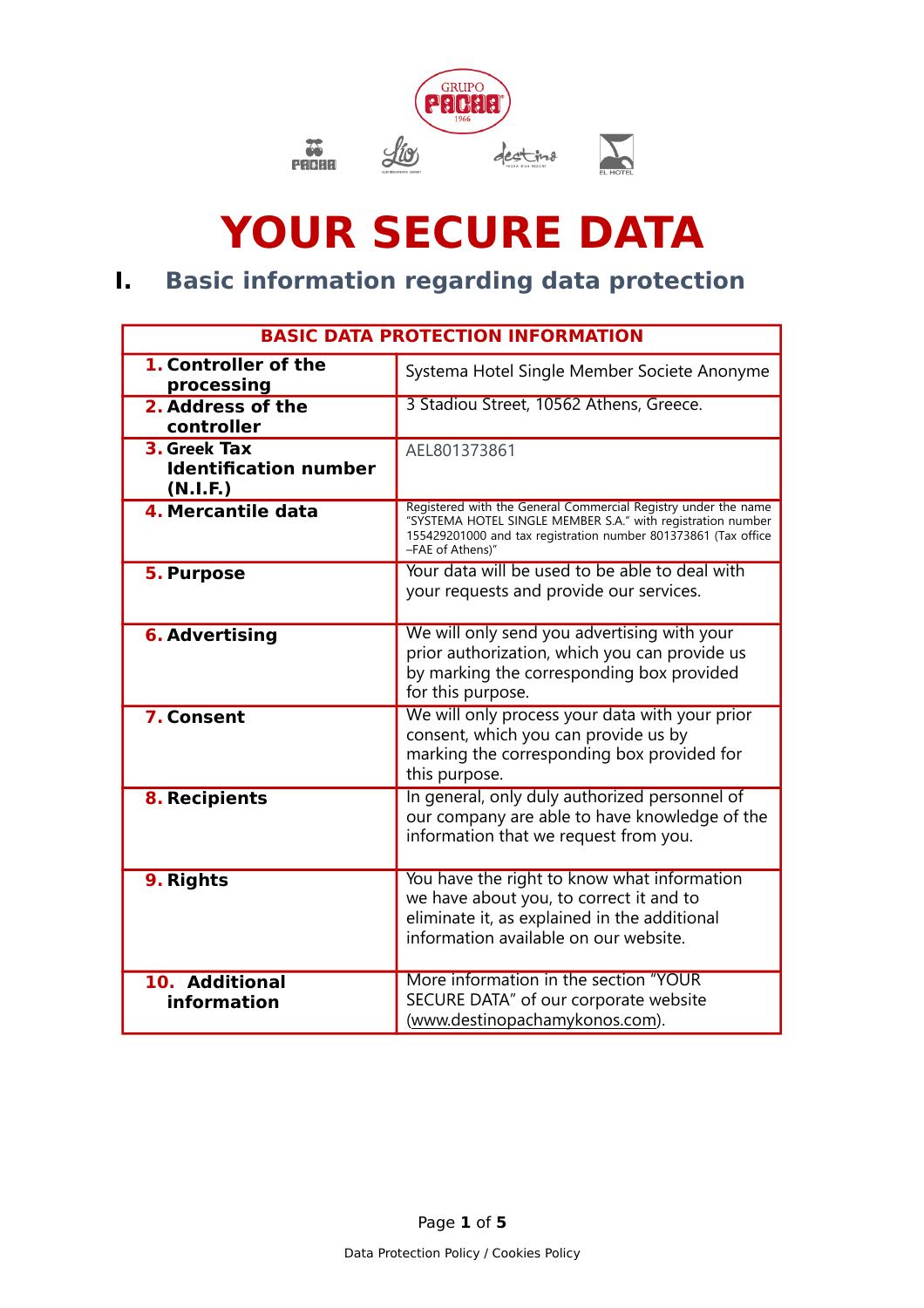

### **II. Information to comply with personal data protection regulations**

In Europe and Spain there are data protection rules designed to protect your personal information that are mandatory for our company.

For this reason, it is very important for us that you perfectly understand what we are going to do with the personal data we ask you for.

Therefore, we will be transparent and we will give you control of your data, in simple language and with clear options that will allow you to decide what we will do with your personal information.

If after reading this information you have any questions, please do not hesitate to ask us.

Thank you very much for your help.

#### **Who are we?**

- **o** Our name: **Systema Hotel Single Member Societe Anonyme**
- **o** Our Company Tax ID Code/Tax ID No.: **AEL801373861**
- **o** Our main activity: **Hospitality.**
- **o** Our address: **3 Stadiou Street, 10562 Athens, Greece3.**
- **o** Our telephone number: **97 1318561**
- **o** Our contact email address: **lopd@pacha.com**
- **o** Our web page:

#### **- www.[destinopachamykonos](http://www.pacha.com/).com**

**o** For your confidence and security, we hereby inform you that we are a company registered in the following Mercantile Registry: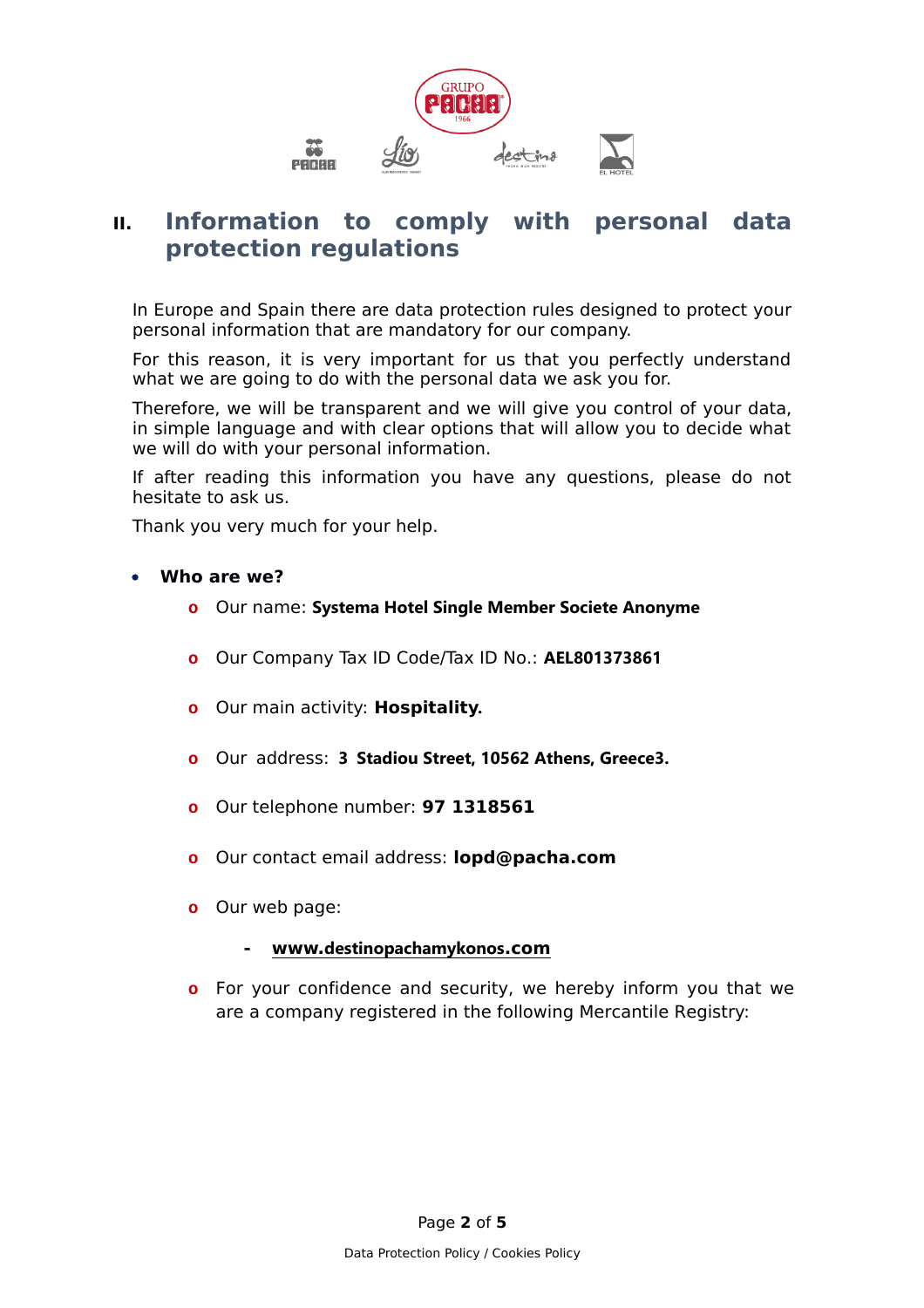

**-** Tax office –FAE of Athens with registration number 155429201000.

We are at your disposal, please do not hesitate to contact us.

#### **Why are we going to use your data?**

In general, your personal data will be used to be able to contact you and be able to provide you with our services.

Likewise, they can also be used for other activities, such as sending you advertising or promoting our activities.

#### **Why do we need to use your data?**

Your personal data is necessary for us to be able to contact you and to be able to provide you our services. In this connection, we will make available to you a series of boxes that will allow you to decide in a clear and simple way about the use of your personal information.

#### **Who is going to know about the information we request from you?**

In general, only the duly authorized personnel of our company can have knowledge of the information that we request.

Similarly, those companies that need to have access to your personal information so that we can provide our services may be aware of it. For example, our bank will have knowledge of your data if the payment of our services is made by card or bank transfer.

Likewise, your information will be made known to public or private companies to which we are obliged to provide your personal data for reasons of compliance with any law. To give you an example, the Tax Agency requires us to provide it with certain information about financial transactions exceeding a certain amount.

In the event that, irrespective of the aforementioned assumptions, we need to disclose your personal information to other companies, we will request your permission in advance through clear options that will allow you to decide in this regard.

#### **How are we going to protect your data?**

We will protect your data with effective security measures based on the risks involved in the use of your information.

For this, our company has approved a Data Protection Policy, and annual controls and audits are carried out to verify that your personal data is secure at all times.

#### **Will we send your data to other countries?**

In the world there are countries that are secure for your data and others that are not so secure. For example, the European Union is a secure environment for your data. Our policy is not to send your personal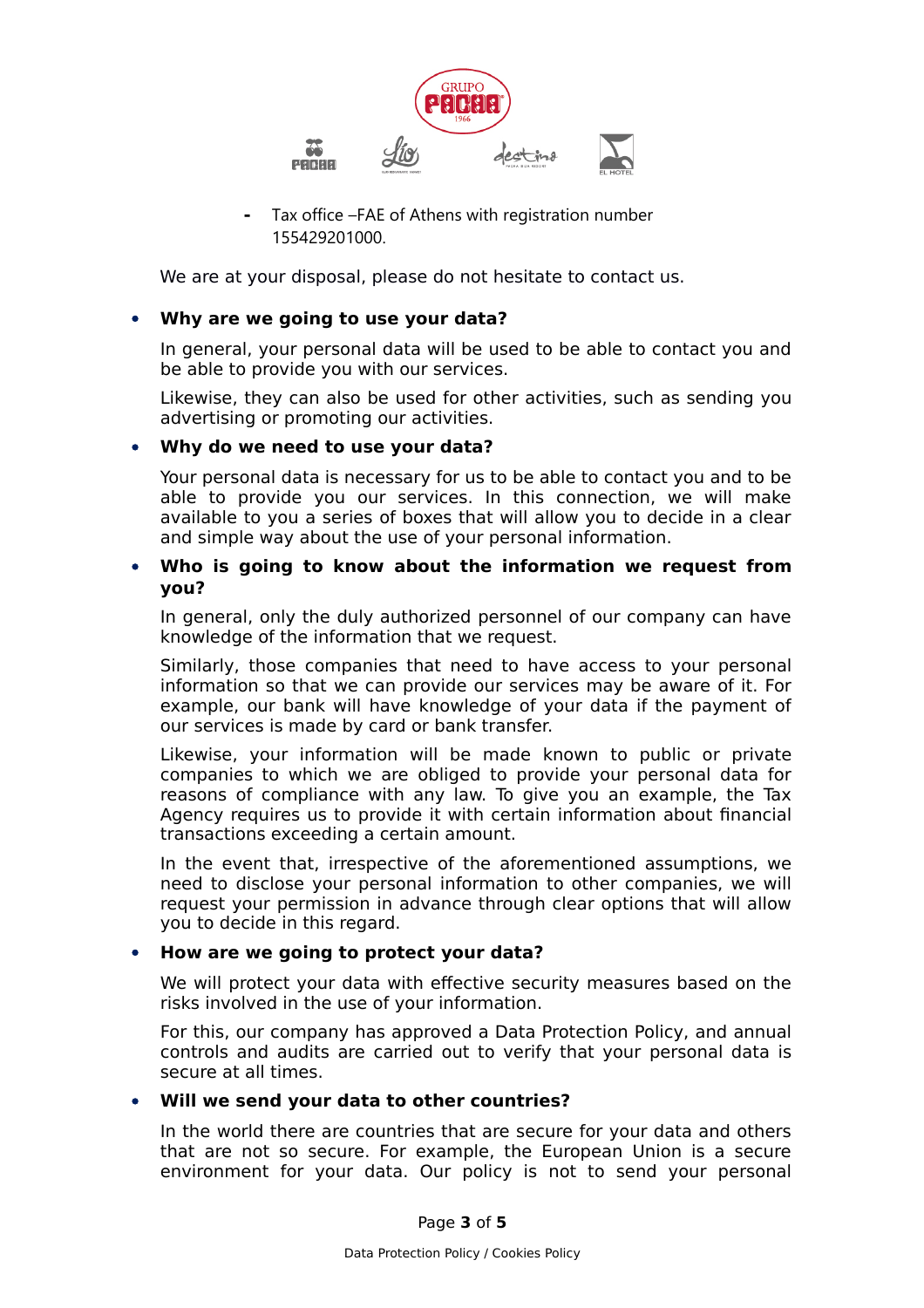

information to any country that is not safe from the point of view of protecting your data.

In the event that, in order to provide you the service, it is essential to send your data to a country that is not as secure as Spain, we will always request your permission in advance and apply effective security measures that reduce the risks of sending your personal information to another country.

#### **How long will we keep your data?**

We will keep your data during our relationship and as long as the law requires us to. Once the applicable legal deadlines have ended, we will then eliminate your data in a safe and environmentally friendly way.

#### **What are your data protection rights?**

At any time, you can contact us to ascertain what information we have about you, rectify it if it is incorrect and eliminate it once our relationship has ended, where this is legally possible.

You also have the right to request the transfer of your information to another company. This right is called "portability" and may be useful in certain situations.

To request any of these rights, you must make a written request to our address, along with a photocopy of your National ID Document to be able to identify you.

In the offices of our company we have specific forms to request these rights and we will offer you help in filling them out.

To learn more about your data protection rights, you can consult the Spanish Data Protection Agency website (**www.agpd.es**).

#### **Can you withdraw your consent if you change your mind at a later time?**

You can withdraw your consent if you change your mind about the use of your data at any time.

For example, if you were interested in receiving advertising for our products or services, but no longer wish to receive more advertising, you can withdraw your consent regarding the receipt of online newsletters: (i) by checking the box to unsubscribe from our newsletter (ii) let us know by completing the form for opposing the processing available in our company's offices.

#### **If you believe that your rights have been disregarded, where can you file a complaint?**

If you believe that your rights have been disregarded by our company, you can file a complaint with the Spanish Data Protection Agency, by one of the following methods:

**o** Electronic headquarters: **www.agpd.es**